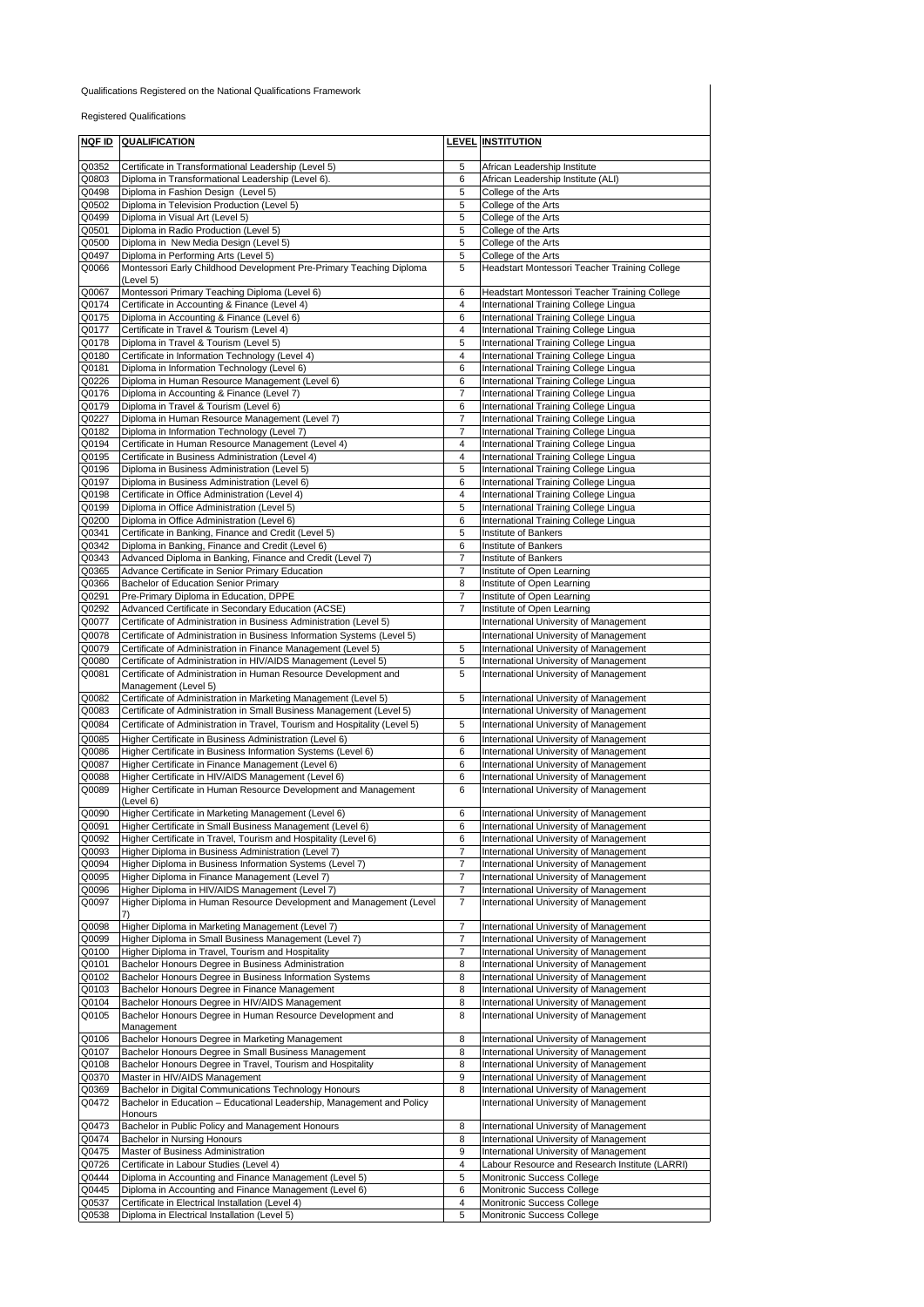| Q0430 | Diploma in Human Resources Management (Level 5)                                                                        | 5              | Monitronic Success College        |
|-------|------------------------------------------------------------------------------------------------------------------------|----------------|-----------------------------------|
| Q0431 | Diploma in Human Resources Management (Level 6)                                                                        | 6              | Monitronic Success College        |
| Q0426 | Diploma in Business Management (Level 5)                                                                               | 5              | Monitronic Success College        |
| Q0427 | Diploma in Business Management (Level 6)                                                                               | 6              | Monitronic Success College        |
| Q0440 | Diploma in Travel, Tourism and Hospitality Management (Level 5)                                                        | 5              | Monitronic Success College        |
| Q0441 | Diploma in Travel, Tourism and Hospitality Management (Level 6)                                                        | 6              | Monitronic Success College        |
| Q0438 | Diploma in Information Technology (Level 5)                                                                            | 5              | Monitronic Success College        |
| Q0439 | Diploma in Information Technology (Level 6)                                                                            | 6              | Monitronic Success College        |
| Q0434 | Certificate in Telecommunication Systems Technology (Level 4)                                                          | 4              | Monitronic Success College        |
| Q0435 | Diploma in Telecommunication Systems Technology (Level 5)                                                              | 5              | Monitronic Success College        |
| Q0436 | Certificate in Secretarial and Administrative Studies (Level 4)                                                        | 4              | Monitronic Success College        |
| Q0437 | Diploma in Secretarial and Administrative Studies (Level 5)                                                            | 5              | Monitronic Success College        |
| Q0535 | Certificate in Electrical and Electronic Engineering (Level 4)                                                         | 4              | Monitronic Success College        |
| Q0536 | Diploma in Electrical and Electronic Engineering (Level 5)                                                             | 5              | Monitronic Success College        |
| Q0183 | Certificate in English Communication (Level 3)                                                                         | 3              | Namibian College of Open Learning |
| Q0184 | Certificate in Local Government Studies (Level 4)                                                                      | 4              | Namibian College of Open Learning |
| Q0187 | Diploma in Education for Development (Level 6)                                                                         | 6              | Namibian College of Open Learning |
| Q0188 | Diploma in Early Childhood and Pre-Primary Education (Level 6)                                                         | 6              | Namibian College of Open Learning |
| Q0395 | Diploma in Youth Development Work (Level 6)                                                                            | 6              | Namibian College of Open Learning |
| Q0008 | National Vocational Certificate in Hospitality and Tourism (Level 3) (Front                                            | 3              | Namibia Training Authority        |
|       | Office Operations)                                                                                                     |                |                                   |
| Q0009 | National Vocational Certificate in Hospitality and Tourism (Level 3)                                                   | 3              | Namibia Training Authority        |
|       | (Housekeeping Operations)                                                                                              |                |                                   |
| Q0010 | National Vocational Certificate in Hospitality and Tourism (Level 3) (Food                                             | 3              | Namibia Training Authority        |
|       | and Beverage Services Operations)                                                                                      | 3              |                                   |
| Q0011 | National Vocational Certificate in Hospitality and Tourism (Level 3) (Food<br>Preparation)                             |                | Namibia Training Authority        |
|       |                                                                                                                        | $\mathbf{1}$   | Namibia Training Authority        |
| Q0117 | National Vocational Certificate in Air conditioning and Refrigeration (Level 1)                                        |                |                                   |
| Q0118 | National Vocational Certificate in Air conditioning and Refrigeration (Level 2)                                        | $\overline{2}$ | Namibia Training Authority        |
|       |                                                                                                                        |                |                                   |
| Q0119 | National Vocational Certificate in Air conditioning and Refrigeration (Level 3)                                        | 3              | Namibia Training Authority        |
|       |                                                                                                                        |                |                                   |
| Q0120 | National Vocational Certificate in Air conditioning and Refrigeration (Level 4)                                        | $\overline{4}$ | Namibia Training Authority        |
|       |                                                                                                                        |                |                                   |
| Q0124 | National Vocational Certificate in Beauty Services (Level 1) (Hairdressing)                                            | $\mathbf{1}$   | Namibia Training Authority        |
|       |                                                                                                                        |                |                                   |
| Q0125 | National Vocational Certificate in Beauty Services (Level 2) (Hairdressing)                                            | $\overline{2}$ | Namibia Training Authority        |
|       |                                                                                                                        |                |                                   |
| Q0126 | National Vocational Certificate in Beauty Services (Level 3) (Hairdressing)                                            | 3              | Namibia Training Authority        |
| Q127  | National Vocational Certificate in Beauty Services (Level 4) (Hairdressing)                                            | 4              |                                   |
|       |                                                                                                                        |                | Namibia Training Authority        |
| Q0172 | National Vocational Diploma in Preventative Health (Level 4) (Occupational                                             | 4              | Namibia Training Authority        |
|       | Health and Safety) Management with Strands as Supervisor and Safety                                                    |                |                                   |
|       | Representative                                                                                                         |                |                                   |
|       |                                                                                                                        |                |                                   |
| Q0173 | National Vocational Diploma in Preventative Health (Level 5) (Occupational                                             | 5              | Namibia Training Authority        |
|       | Health and Safety) Management                                                                                          |                |                                   |
| Q0218 | National Vocational Certificate I in Rigging (Level 1)                                                                 | 1              | Namibia Training Authority        |
| Q0219 | National Vocational Certificate II in Rigging (Level 2)                                                                | $\overline{2}$ | Namibia Training Authority        |
| Q0220 | National Vocational Certificate II in Elementary Scaffolding (Level 2)                                                 | 2              | Namibia Training Authority        |
| Q0221 | National Vocational Certificate III in Intermediate Scaffolding (Level 3)                                              | 3              | Namibia Training Authority        |
| Q0222 | National Vocational Certificate IV in Advanced Scaffolding (Level 4)                                                   | 4              | Namibia Training Authority        |
| Q0233 |                                                                                                                        | $\overline{2}$ |                                   |
|       | National Vocational Certificate in Road Construction & Maintenance(level 2)<br>(Road Reserve Operations-Lead Labourer) |                | Namibia Training Authority        |
|       |                                                                                                                        |                |                                   |
| Q0234 | National Vocational Certificate in Road Construction & Maintenance (level<br>2) (Concrete Operations-Labourer)         | $\overline{2}$ | Namibia Training Authority        |
| Q0235 | National Vocational Certificate in Road Construction & Maintenance(Level                                               | 4              | Namibia Training Authority        |
|       | 4) (SME Contracting-SME Contractor)                                                                                    |                |                                   |
| Q0236 | National Vocational Certificate in Road Construction & Maintenance (level                                              | 3              | Namibia Training Authority        |
|       | 3)(Blader)                                                                                                             |                |                                   |
| Q0237 | National Vocational Certificate In Road Construction& Maintenance(Level                                                | $\overline{2}$ | Namibia Training Authority        |
|       | 2) (Bitumen Road Maintenance-Lead Labourer)                                                                            |                |                                   |
| Q0238 | National Vocational Certificate in Road Construction& Maintenance (Level                                               | $\overline{2}$ | Namibia Training Authority        |
|       | 2) (Bitumen Road Maintenance-Labourer)                                                                                 |                |                                   |
| Q0239 | National Vocational Certificate in Road Construction & Maintenance (Level                                              | $\overline{c}$ | Namibia Training Authority        |
|       | 2) (Concrete Operations- Lead Labourer)                                                                                |                |                                   |
| Q0240 | National Vocational Certificate in Road Construction & Maintenance (Level                                              | $\overline{2}$ | Namibia Training Authority        |
| Q0241 | 2) (Road Reserve Operations-Labourer)<br>National Vocational Certificate in Road Construction & Maintenance(Level      | $\overline{2}$ | Namibia Training Authority        |
|       | 2) (Road Marking-Operator)                                                                                             |                |                                   |
| Q0242 | National Vocational Certificate in Road Construction & Maintenance                                                     | $\overline{2}$ | Namibia Training Authority        |
|       | (Level2)(Road Marking - Labourer)                                                                                      |                |                                   |
| Q0243 | National Vocational Certificate in Road Construction & Maintenance(Level                                               | $\overline{2}$ | Namibia Training Authority        |
|       | 2) (Material Testing- Material Tester)                                                                                 |                |                                   |
| Q0244 | National Vocational Certificate in Road Construction & Maintenance (level                                              | 3              | Namibia Training Authority        |
|       | 3) (Heavy Plant Operations-Heavy Plant Transporter)                                                                    |                |                                   |
| Q0245 | National Vocational Certificate in Road Construction & Maintenance(level                                               | 3              | Namibia Training Authority        |
|       | 3) (Heavy Plant Operations-Heavy Plant Operator)                                                                       |                |                                   |
| Q0246 | National Vocational Certificate in Road Construction & Maintenance (level                                              | $\overline{2}$ | Namibia Training Authority        |
|       | 2) (SME Contracting - SME Contractor)                                                                                  |                |                                   |
| Q0247 | National Vocational Certificate in Road Construction & Maintenance (Level                                              | $\overline{2}$ | Namibia Training Authority        |
|       | 2)(Road Surfacing-Lead Labourer)                                                                                       |                |                                   |
| Q0248 | National Vocational Certificate in Road Construction &<br>Maintenance(Level2)(Road Surfacing-Labourer)                 | $\overline{2}$ | Namibia Training Authority        |
| Q0269 | National Vocational Certificate in Road Construction and Maintenance (Level                                            | 4              | Namibia Training Authority        |
|       | 4) with Specialist Strands in Routine Maintenance Foreman; Earthworks                                                  |                |                                   |
|       | Foreman; Layerwork Foreman; Bitumen Surfacing Foreman; Concrete                                                        |                |                                   |
|       | Operations Foreman; Road Marking Foreman; Road Signage Foreman;                                                        |                |                                   |
|       | Crusher Operations Foreman; Traffic Accommodation Officer; and Periodic<br>Maintenance Foreman                         |                |                                   |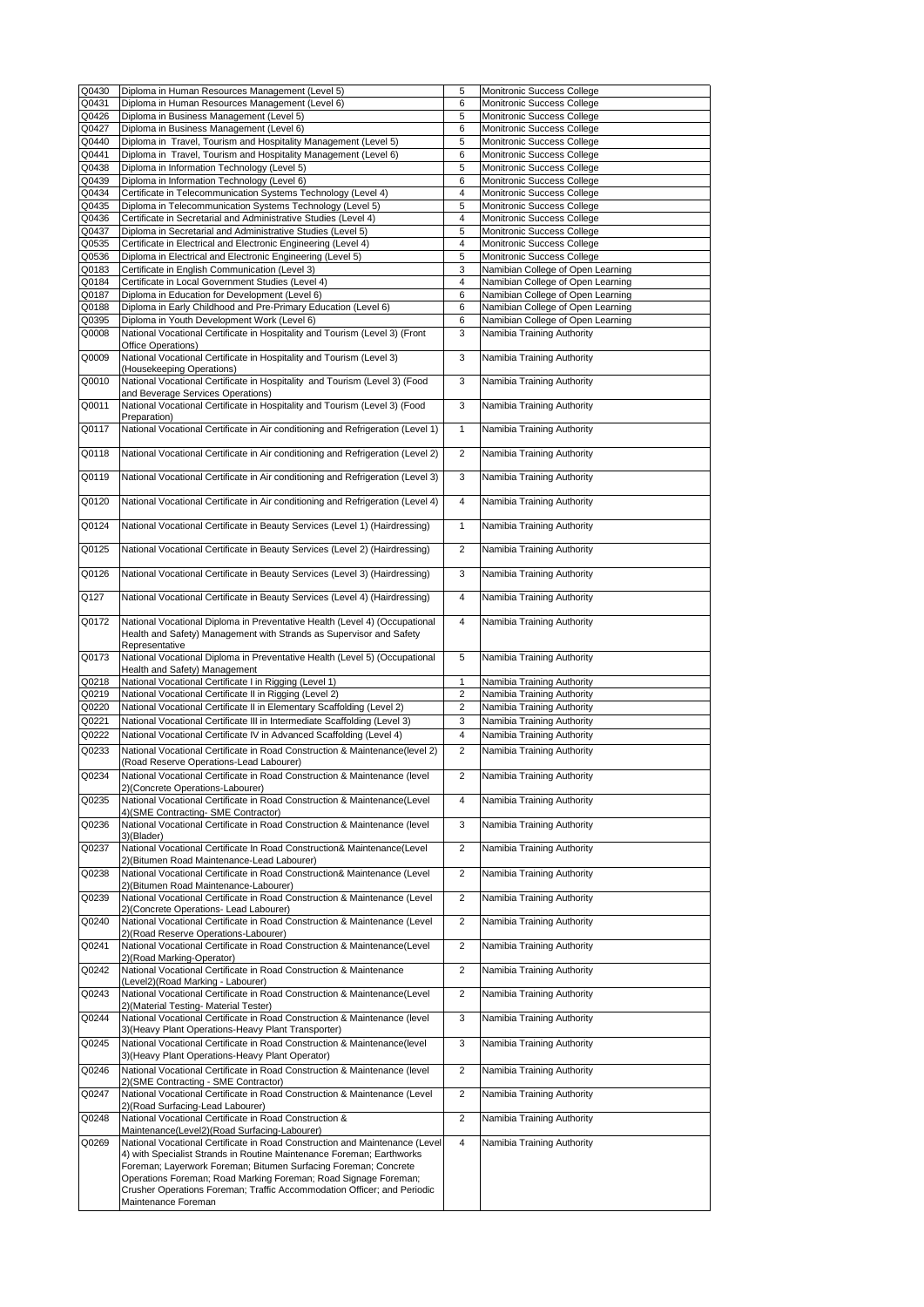| Q0276          | National Vocational Certificate in lifting, shifting, securing loads (level 2)<br>(crane operations) with strands in construction, mining & hiring/services                                                                                                | $\overline{2}$ | Namibia Training Authority                                                           |
|----------------|------------------------------------------------------------------------------------------------------------------------------------------------------------------------------------------------------------------------------------------------------------|----------------|--------------------------------------------------------------------------------------|
|                | industry: Port & Harbour                                                                                                                                                                                                                                   |                |                                                                                      |
| Q0277          | National Vocational Certificate in lifting, shifting, securing loads (level 3)<br>(crane operations) with strands in Building & Construction(including Road<br>Construction) mining & hiring/services industry: Port & Harbour                             | 3              | Namibia Training Authority                                                           |
| Q0278          | National Vocational Certificate in Lifting, shifting, securing loads(level<br>4) (Crane operations) with strands in building & construction; Road<br>Construction; Mining & Quarrying; Port & Harbour; and Hiring/Services                                 | $\overline{4}$ | Namibia Training Authority                                                           |
| Q0279          | industry<br>National Vocational Certificate in Surface Mine & Quarrying (level 2) (Heavy                                                                                                                                                                   | $\overline{2}$ | Namibia Training Authority                                                           |
| Q0280          | equipment operations)<br>National Vocational Certificate in Surface Mining & Quarrying (level 3)                                                                                                                                                           | 3              | Namibia Training Authority                                                           |
| Q0281          | (Heavy equipment operations)<br>National Vocational Certificate in Hospitality & Tourism (Level 4)(Advanced<br><b>Commercial Cookery Skills)</b>                                                                                                           | 4              | Namibia Training Authority                                                           |
| Q0276          | National Vocational Certificate in lifting, shifting, securing loads (level 2)<br>(crane operations) with strands in construction, mining & hiring/services                                                                                                | $\overline{2}$ | Namibia Training Authority                                                           |
| Q0277          | industry: Port & Harbour<br>National Vocational Certificate in lifting, shifting, securing loads (level 3)<br>(crane operations) with strands in Building & Construction(including Road<br>Construction) mining & hiring/services industry: Port & Harbour | 3              | Namibia Training Authority                                                           |
| Q0278          | National Vocational Certificate in Lifting, shifting, securing loads(level<br>4) (Crane operations) with strands in building & construction; Road<br>Construction; Mining & Quarrying; Port & Harbour; and Hiring/Services<br>industry                     | 4              | Namibia Training Authority                                                           |
| Q0279          | National Vocational Certificate in Surface Mine & Quarrying (level 2) (Heavy<br>equipment operations)                                                                                                                                                      | 2              | Namibia Training Authority                                                           |
| Q0280          | National Vocational Certificate in Surface Mining & Quarrying (level 3)<br>(Heavy equipment operations)                                                                                                                                                    | 3              | Namibia Training Authority                                                           |
| Q0281          | National Vocational Certificate in Hospitality & Tourism (Level 4)(Advanced<br>Commercial Cookery Skills)                                                                                                                                                  | 4              | Namibia Training Authority                                                           |
| Q0290          | National Vocational Certificate in Road Construction & Maintenance (Level                                                                                                                                                                                  | 3              | Namibia Training Authority                                                           |
| Q0344          | National Vocational Certificate in Road Construction and Maintenance (Level<br>4) (Final Level Grader Operator)                                                                                                                                            | 4              | Namibia Training Authority                                                           |
| Q0345          | National Vocational Certificate in Road Construction and Maintenance (Level<br>4)(Road Inspector)                                                                                                                                                          | $\overline{4}$ | Namibia Training Authority                                                           |
| Q0346          | National Vocational Certificate in Road Construction and Maintenance (Level<br>4) (General Foreman)                                                                                                                                                        | 4              | Namibia Training Authority                                                           |
| Q0386          | National Vocational Certificate in lifting, shifting, securing loads (level 2)<br>(crane operations) with strands in construction, mining & hiring/services<br>industry: Port & Harbour                                                                    | $\overline{2}$ | Namibia Training Authority                                                           |
| Q0392          | National Vocational Certificate in Road Traffic and Transport (Level 4)<br>(Vehicle, driver, and Instructor, examination and testing)                                                                                                                      | $\overline{4}$ | Namibia Training Authority                                                           |
| Q0485          | National Vocational Certificate in Electrical Engineering (Level 3) (Electrical<br>Installation)                                                                                                                                                           | 3              | Namibia Training Authority                                                           |
| Q0486          | National Vocational Certificate in Electrical Engineering (Level 4) (Electrical<br>Installation)                                                                                                                                                           | 4              | Namibia Training Authority                                                           |
| Q0487          | National Vocational Certificate in Electrical Engineering (Level 5) (Electrical<br>Installation)                                                                                                                                                           | 5              | Namibia Training Authority                                                           |
| Q0488          | National Vocational Certificate in Electrical Engineering (Level 2) (Electrical<br>Lines Installation)                                                                                                                                                     | $\overline{2}$ | Namibia Training Authority                                                           |
| Q0489          | National Vocational Certificate in Electrical Engineering (Level 3) (Electrical<br>Lines Installation)                                                                                                                                                     | 3              | Namibia Training Authority                                                           |
| Q0490          | National Vocational Certificate in Electrical Engineering (Level 2) Power<br>Plant Operations)                                                                                                                                                             | $\overline{2}$ | Namibia Training Authority                                                           |
| Q0491          | National Vocational Certificate in Electrical Engineering (Level 3) Power<br><b>Plant Operations)</b>                                                                                                                                                      |                | Namibia Training Authority                                                           |
| Q0760          | National Vocational Certificate in General Construction (Level 1) (Carpentry)                                                                                                                                                                              | 1              | Namibia Tranining Authority                                                          |
| Q0761          | National Vocational Certificate in General Construction (Level 2) (Carpentry)                                                                                                                                                                              | $\overline{2}$ | Namibia Tranining Authority                                                          |
| Q0762          | National Vocational Certificate in General Construction (Level 3) (Carpentry)                                                                                                                                                                              | 3              | Namibia Tranining Authority                                                          |
| Q0763          | National Vocational Certificate in General Construction (Level 4) (Carpentry)                                                                                                                                                                              | 4              | Namibia Tranining Authority                                                          |
| Q0421          | National Vocational Certificate in Hospitality and Tourism (Level 3)<br>(Apprentice Guide)                                                                                                                                                                 | 3              | Namibia Tranining Authority                                                          |
| Q0422          | National Vocational Certificate in Hospitality and Tourism (Level 3) (Local<br>Guide)                                                                                                                                                                      | 3              | Namibia Tranining Authority                                                          |
| Q0423          | National Vocational Certificate in Hospitality and Tourism (Level 3) (Transfer<br>Driver)                                                                                                                                                                  | 3              | Namibia Tranining Authority                                                          |
| Q0424          | National Vocational Certificate in Hospitality and Tourism (Level 3) (National<br>Guide)                                                                                                                                                                   | $\overline{4}$ | Namibia Tranining Authority                                                          |
| Q0398<br>Q0399 | Certificate in Christian Ministry (Level 3)<br>Certificate in Applied Christian Ministry (Level 4)                                                                                                                                                         | 3<br>4         | Namibia Evangelical Theological Seminary<br>Namibia Evangelical Theological Seminary |
| Q0400          | Certificate in Theology (Level 4)                                                                                                                                                                                                                          | 4              | Namibia Evangelical Theological Seminary                                             |
| Q0401          | Diploma in Christian Ministry (Level 5)                                                                                                                                                                                                                    | 5              | Namibia Evangelical Theological Seminary                                             |
| Q0402          | Diploma in Theology (Level 6)                                                                                                                                                                                                                              | 6              | Namibia Evangelical Theological Seminary                                             |
| Q0403          | Bachelor of Theology                                                                                                                                                                                                                                       | 7              | Namibia Evangelical Theological Seminary                                             |
| Q0404          | Bachelor of Theology Honours                                                                                                                                                                                                                               | 8              | Namibia Evangelical Theological Seminary                                             |
| Q0113          | Certificate in Criminal Justice (Policing)                                                                                                                                                                                                                 | 5              | Namibia University of Science and<br>Technology/Polytechnic of Namibia               |
| Q0114          | Bachelor of Criminal Justice (Policing)                                                                                                                                                                                                                    | 7              | Namibia University of Science and<br>Technology/Polytechnic of Namibia               |
| Q0231          | Bachelor of Regional and Rural Development                                                                                                                                                                                                                 | $\overline{7}$ | Namibia University of Science and<br>Technology/Polytechnic of Namibia               |
| Q0232          | Diploma in Regional and Rural Development                                                                                                                                                                                                                  | 6              | Namibia University of Science and<br>Technology/Polytechnic of Namibia               |
| Q0251          | Advanced Diploma in the Theory of Accounting                                                                                                                                                                                                               | 7              | Namibia University of Science and<br>Technology/Polytechnic of Namibia               |
| Q0252          | Certificate in Hospitality Operations                                                                                                                                                                                                                      | 5              | Namibia University of Science and<br>Technology/Polytechnic of Namibia               |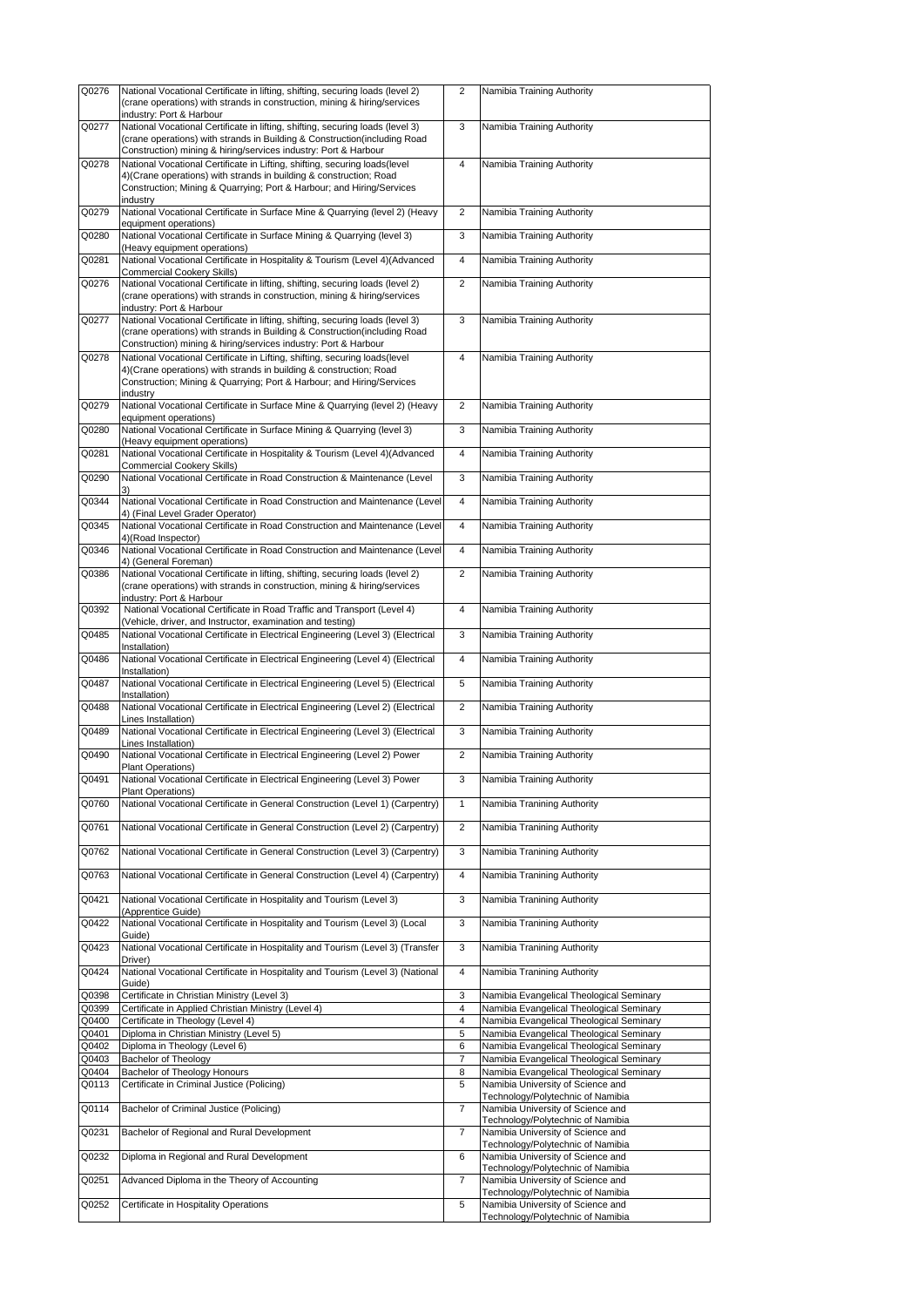| Q0253 | Bachelor of Hospitality Management                                     | $\overline{7}$ | Namibia University of Science and<br>Technology/Polytechnic of Namibia |
|-------|------------------------------------------------------------------------|----------------|------------------------------------------------------------------------|
| Q0254 | Diploma in Human Resource Management                                   | 6              | Namibia University of Science and                                      |
| Q0255 | Bachelor of Human Resource Management                                  | $\overline{7}$ | Technology/Polytechnic of Namibia<br>Namibia University of Science and |
| Q0256 | Bachelor of Human Resource Management Honours                          | 8              | Technology/Polytechnic of Namibia<br>Namibia University of Science and |
|       |                                                                        |                | Technology/Polytechnic of Namibia                                      |
| Q0262 | Master of Information Technology                                       | 9              | Namibia University of Science and<br>Technology/Polytechnic of Namibia |
| Q0263 | Bachelor of Natural Resource Management Honours in Nature Conservation | 8              | Namibia University of Science and<br>Technology/Polytechnic of Namibia |
| Q0264 | Master of Logistics and Supply Chain Management                        | 9              | Namibia University of Science and                                      |
| Q0265 | Diploma in Marketing and Sales                                         | 6              | Technology/Polytechnic of Namibia<br>Namibia University of Science and |
| Q0266 | <b>Bachelor of Marketing</b>                                           | $\overline{7}$ | Technology/Polytechnic of Namibia<br>Namibia University of Science and |
| Q0267 | Bachelor of Marketing Honours                                          | 8              | Technology/Polytechnic of Namibia<br>Namibia University of Science and |
|       |                                                                        |                | Technology/Polytechnic of Namibia                                      |
| Q0268 | Master of Industrial Engineering                                       | 9              | Namibia University of Science and<br>Technology/Polytechnic of Namibia |
| Q0270 | Master of Integrated Water Resources Management                        | 9              | Namibia University of Science and<br>Technology/Polytechnic of Namibia |
| Q0271 | Certificate in Office Management and Technology                        | 5              | Namibia University of Science and                                      |
| Q0272 | Diploma in Office Management and Technology                            | 5              | Technology/Polytechnic of Namibia<br>Namibia University of Science and |
| Q0273 | Bachelor of Office Management and Technology                           | $\overline{7}$ | Technology/Polytechnic of Namibia<br>Namibia University of Science and |
| Q0274 | Master of Leadership and Change Management                             | 9              | Technology/Polytechnic of Namibia<br>Namibia University of Science and |
|       |                                                                        |                | Technology/Polytechnic of Namibia                                      |
| Q0275 | Bachelor of Logistic and Supply Chain Management                       | 7              | Namibia University of Science and<br>Technology/Polytechnic of Namibia |
| Q0282 | Certificate in Vocational Education and Training (Trainer)             | $\overline{4}$ | Namibia University of Science and<br>Technology/Polytechnic of Namibia |
| Q0283 | Higher Certificate in Vocational Education and Training (Trainer)      | 5              | Namibia University of Science and<br>Technology/Polytechnic of Namibia |
| Q0284 | Diploma in Vocational Education and Training Management                | 6              | Namibia University of Science and                                      |
| Q0285 | <b>Bachelor of Economics</b>                                           | $\overline{7}$ | Technology/Polytechnic of Namibia<br>Namibia University of Science and |
| Q0286 | Bachelor of Economics Honours                                          | 8              | Technology/Polytechnic of Namibia<br>Namibia University of Science and |
|       |                                                                        |                | Technology/Polytechnic of Namibia                                      |
| Q0294 | Bachelor of Geoinformation Technology Honours                          | 8              | Namibia University of Science and<br>Technology/Polytechnic of Namibia |
| Q0299 | Diploma in Accounting and Finance                                      | 6              | Namibia University of Science and<br>Technology/Polytechnic of Namibia |
| Q0300 | Bachelor of Accounting (General)                                       | $\overline{7}$ | Namibia University of Science and<br>Technology/Polytechnic of Namibia |
| Q0301 | Bachelor of Accounting (Chartered Accountancy)                         | $\overline{7}$ | Namibia University of Science and                                      |
| Q0308 | Diploma in Pre-hospital Emergency Medical Care (Level 6)               | 6              | Technology/Polytechnic of Namibia<br>Namibia University of Science and |
| Q0309 | Bachelor of Pre-hospital Emergency Medical Care                        | 7              | Technology/Polytechnic of Namibia<br>Namibia University of Science and |
| Q0310 | Bachelor of Environmental Health Sciences                              | 8              | Technology/Polytechnic of Namibia<br>Namibia University of Science and |
|       |                                                                        |                | Technology/Polytechnic of Namibia                                      |
| Q0319 | Bachelor of Tourism Management                                         | $\overline{7}$ | Namibia University of Science and<br>Technology/Polytechnic of Namibia |
| Q0350 | Bachelor of Architecture                                               | $\overline{7}$ | Namibia University of Science and<br>Technology/Polytechnic of Namibia |
| Q0351 | Bachelor of Architecture Honours                                       | 8              | Namibia University of Science and                                      |
| Q0425 | Certificate in Supervisory Skills Development (Level 5)                | 5              | Technology/Polytechnic of Namibia<br>Namibia University of Science and |
| Q0456 | Certificate in Transport Management (Level 5)                          | 5              | Technology/Polytechnic of Namibia<br>Namibia University of Science and |
| Q0457 | Diploma in Transport Management (Level 6)                              | 6              | Technology/Polytechnic of Namibia<br>Namibia University of Science and |
|       |                                                                        |                | Technology/Polytechnic of Namibia<br>Namibia University of Science and |
| Q0458 | Bachelor of Transport Management                                       | $\overline{7}$ | Technology/Polytechnic of Namibia                                      |
| Q0449 | Master of Spatial Science                                              | 9              | Namibia University of Science and<br>Technology/Polytechnic of Namibia |
| Q0450 | <b>Bachelor of Gender Studies</b>                                      | $\overline{7}$ | Namibia University of Science and<br>Technology/Polytechnic of Namibia |
| Q0451 | Bachelor of Regional and Rural Development Honours                     | 8              | Namibia University of Science and                                      |
| Q0452 | Master of Natural Resource Management                                  | 9              | Technology/Polytechnic of Namibia<br>Namibia University of Science and |
| Q0449 | Master of Spatial Science                                              | 9              | Technology/Polytechnic of Namibia<br>Namibia University of Science and |
| Q0468 | Bachelor of Business Management                                        | $\overline{7}$ | Technology/Polytechnic of Namibia<br>Namibia University of Science and |
|       |                                                                        |                | Technology/Polytechnic of Namibia                                      |
| Q0509 | Bachelor of Computer Science Honours                                   | 8              | Namibia University of Science and<br>Technology/Polytechnic of Namibia |
| Q0513 | Bachelor of Computer Science                                           | $\overline{7}$ | Namibia University of Science and<br>Technology/Polytechnic of Namibia |
| Q0418 | Bachelor of Engineering in Civil Engineering                           | 8              | Namibia University of Science and<br>Technology/Polytechnic of Namibia |
| Q0415 | Bachelor of Engineering in Metallurgy                                  | 8              | Namibia University of Science and                                      |
| Q0414 | Bachelor of Engineering in Mining                                      | 8              | Technology/Polytechnic of Namibia<br>Namibia University of Science and |
|       |                                                                        |                | Technology/Polytechnic of Namibia                                      |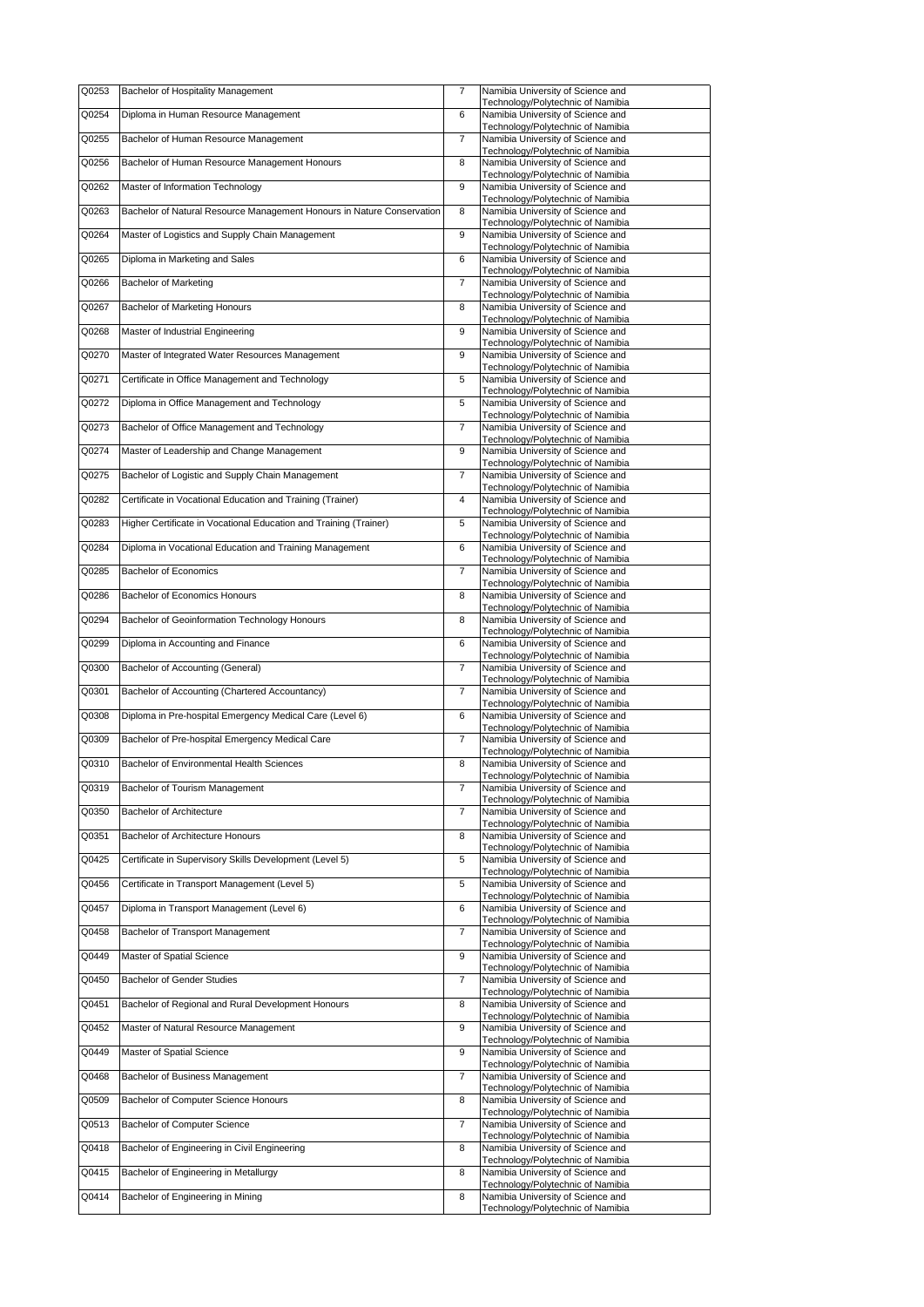| Q508           | <b>Bachelor of Informatics Honours</b>                                                                     | 8                                | Namibia University of Science and                                      |
|----------------|------------------------------------------------------------------------------------------------------------|----------------------------------|------------------------------------------------------------------------|
| Q0512          | <b>Bachelor of Informatics</b>                                                                             | $\overline{7}$                   | Technology/Polytechnic of Namibia<br>Namibia University of Science and |
| Q0505          | Doctor of Philosophy in Computer Science                                                                   | 10                               | Technology/Polytechnic of Namibia<br>Namibia University of Science and |
|                |                                                                                                            |                                  | Technology/Polytechnic of Namibia                                      |
| Q0507          | Doctor of Philosophy in Informatics                                                                        | 10                               | Namibia University of Science and<br>Technology/Polytechnic of Namibia |
| Q0484          | <b>Executive Master of Business Administration</b>                                                         | 9                                | Namibia University of Science and                                      |
| Q0482          | Master of Agribusiness Management                                                                          | 9                                | Technology/Polytechnic of Namibia<br>Namibia University of Science and |
| Q0483          |                                                                                                            |                                  | Technology/Polytechnic of Namibia                                      |
|                | Master of Business Administration                                                                          | 9                                | Namibia University of Science and<br>Technology/Polytechnic of Namibia |
| Q0504          | Master of Computer Science                                                                                 | 9                                | Namibia University of Science and<br>Technology/Polytechnic of Namibia |
| Q0506          | Master of Informatics                                                                                      | 9                                | Namibia University of Science and                                      |
| Q0480          | <b>Bachelor of Agriculture</b>                                                                             | $\overline{7}$                   | Technology/Polytechnic of Namibia<br>Namibia University of Science and |
| Q0481          | Bachelor of Agriculture Honours                                                                            | 8                                | Technology/Polytechnic of Namibia<br>Namibia University of Science and |
|                |                                                                                                            |                                  | Technology/Polytechnic of Namibia                                      |
| Q0735          | Bachelor of Communication                                                                                  | $\overline{7}$                   | Namibia University of Science and<br>Technology/Polytechnic of Namibia |
| Q0738          | Diploma in Land Administration (Level 6)                                                                   | 6                                | Namibia University of Science and                                      |
| Q0159          | Bachelor of Land Administration                                                                            | $\overline{7}$                   | Technology/Polytechnic of Namibia<br>Namibia University of Science and |
| Q0582          | Bachelor of Land Administration Honours                                                                    | 8                                | Technology/Polytechnic of Namibia<br>Namibia University of Science and |
|                |                                                                                                            |                                  | Technology/Polytechnic of Namibia                                      |
| Q0734          | Bachelor of English                                                                                        | $\overline{7}$                   | Namibia University of Science and<br>Technology/Polytechnic of Namibia |
| Q0733          | Bachelor of English Honours                                                                                | 8                                | Namibia University of Science and                                      |
| Q0737          | Bachelor of Geoinformation Technology                                                                      | $\overline{7}$                   | Technology/Polytechnic of Namibia<br>Namibia University of Science and |
| Q0583          | Postgraduate Certificate in Informatics (Information Systems Audit) (Level 8)                              | 8                                | Technology/Polytechnic of Namibia<br>Namibia University of Science and |
|                |                                                                                                            |                                  | Technology/Polytechnic of Namibia                                      |
| Q0509          | Bachelor of Computer Science Honours                                                                       | 8                                | Namibia University of Science and<br>Technology/Polytechnic of Namibia |
| Q0675          | Bachelor of Communication Honours                                                                          | 8                                | Namibia University of Science and                                      |
| Q0711          | Bachelor of Science in Applied Statistics Honours                                                          | 8                                | Technology/Polytechnic of Namibia<br>Namibia University of Science and |
| Q0724          | Bachelor of Science in Applied Mathematics and Statistics                                                  | $\overline{7}$                   | Technology/Polytechnic of Namibia<br>Namibia University of Science and |
|                |                                                                                                            |                                  | Technology/Polytechnic of Namibia                                      |
| Q0677          | Bachelor of Journalism and Media Technology                                                                | 7                                | Namibia University of Science and<br>Technology/Polytechnic of Namibia |
| Q0678          | Bachelor of Journalism and Media Technology Honours                                                        | 8                                | Namibia University of Science and<br>Technology/Polytechnic of Namibia |
| Q0710          | Bachelor of Science in Applied Mathematics Honours                                                         | 8                                | Namibia University of Science and                                      |
| Q0656          | Bachelor of Computer Science in Cyber Security                                                             | $\overline{7}$                   | Technology/Polytechnic of Namibia<br>Namibia University of Science and |
|                |                                                                                                            |                                  | Technology/Polytechnic of Namibia                                      |
| Q0723          | Bachelor of Science                                                                                        | 7                                | Namibia University of Science and<br>Technology/Polytechnic of Namibia |
| Q0738          | Diploma in Land Administration                                                                             | 8                                | Namibia University of Science and<br>Technology/Polytechnic of Namibia |
| Q0673          | Bachelor of Town and Regional Planning Honours                                                             | 8                                | Namibia University of Science and                                      |
| Q0736          | Bachelor of Public Management Honours                                                                      | 8                                | Technology/Polytechnic of Namibia<br>Namibia University of Science and |
| Q0889          | Master of Geo-Information Science and Earth Observation                                                    | 9                                | Technology/Polytechnic of Namibia                                      |
|                |                                                                                                            |                                  | Namibia University of Science and<br>Technology/Polytechnic of Namibia |
| Q0891          | Bachelor of Health Information Systems Management                                                          | 7                                | Namibia University of Science and<br>Technology/Polytechnic of Namibia |
| Q0892          | Postgraduate Diploma Health Information Systems (Level 8)                                                  | 8                                | Namibia University of Science and                                      |
| Q0894          | Master of Science in Applied Mathematics                                                                   | 9                                | Technology/Polytechnic of Namibia<br>Namibia University of Science and |
| Q0392          | National Vocational Certificate in Road Traffic and Transport in Vehicle,                                  | 4                                | Technology/Polytechnic of Namibia<br>Roads Authority                   |
|                | Driver and Instructor, Examination and Training (Level 4)                                                  |                                  |                                                                        |
| Q0532<br>Q0454 | Diploma in Theology (Level 6)<br><b>Bachelor of Theology</b>                                               | 6<br>$\overline{7}$              | St. Charles Lwanga Major Seminary<br>St. Charles Lwanga Major Seminary |
| Q0455          | Diploma in Philosophy (Level 6)                                                                            | 6                                | St. Charles Lwanga Major Seminary                                      |
| Q0533          | Bachelor of Philosophy                                                                                     | 7                                | St. Charles Lwanga Major Seminary                                      |
| Q0523<br>Q0524 | Certificate in Marketing Management (Level 4)<br>Diploma in Marketing Management (Level 5)                 | 4<br>5                           | <b>Triumphant College</b><br><b>Triumphant College</b>                 |
| Q0525          | Diploma in Marketing Management (Level 6)                                                                  | 6                                | <b>Triumphant College</b>                                              |
| Q0514          | Certificate in Accounting and Finance (Level 4)                                                            | $\overline{4}$                   | <b>Triumphant College</b>                                              |
| Q0515<br>Q0520 | Diploma in Accounting and Finance (Level 5)<br>Certificate in Journalism and Media Studies (Level 4)       | 5<br>$\overline{4}$              | <b>Triumphant College</b><br><b>Triumphant College</b>                 |
| Q0521          | Diploma in Journalism and Media Studies (Level 5)                                                          | 5                                | <b>Triumphant College</b>                                              |
| Q0329          | Certificate in Secretarial and Administration Studies (Level 4)                                            | $\overline{4}$                   | <b>Triumphant College</b>                                              |
| Q0330          | Diploma in Secretarial and Administration Studies (Level 5)                                                | 5                                | <b>Triumphant College</b>                                              |
| Q0326<br>Q0320 | Certificate in Information Technology (Level 4)<br>Certificate in Telecommunications Engineering (Level 4) | $\overline{4}$<br>$\overline{4}$ | <b>Triumphant College</b><br><b>Triumphant College</b>                 |
| Q0321          | Diploma in Telecommunications Engineering (Level 5)                                                        | 5                                | <b>Triumphant College</b>                                              |
| Q0322          | Diploma in Telecommunications Engineering (Level 6)                                                        | 6                                | <b>Triumphant College</b>                                              |
| Q0517          | Certificate in Human Resources (Level 4)                                                                   | $\overline{4}$                   | <b>Triumphant College</b>                                              |
| Q0529          | Certificate in Psychology (Level 4)                                                                        | $\overline{4}$                   | <b>Triumphant College</b>                                              |
| Q0531<br>Q0516 | Diploma in Psychology (Level 6)<br>Diploma in Accounting and Finance (Level 5)                             | 6<br>6                           | <b>Triumphant College</b><br><b>Triumphant College</b>                 |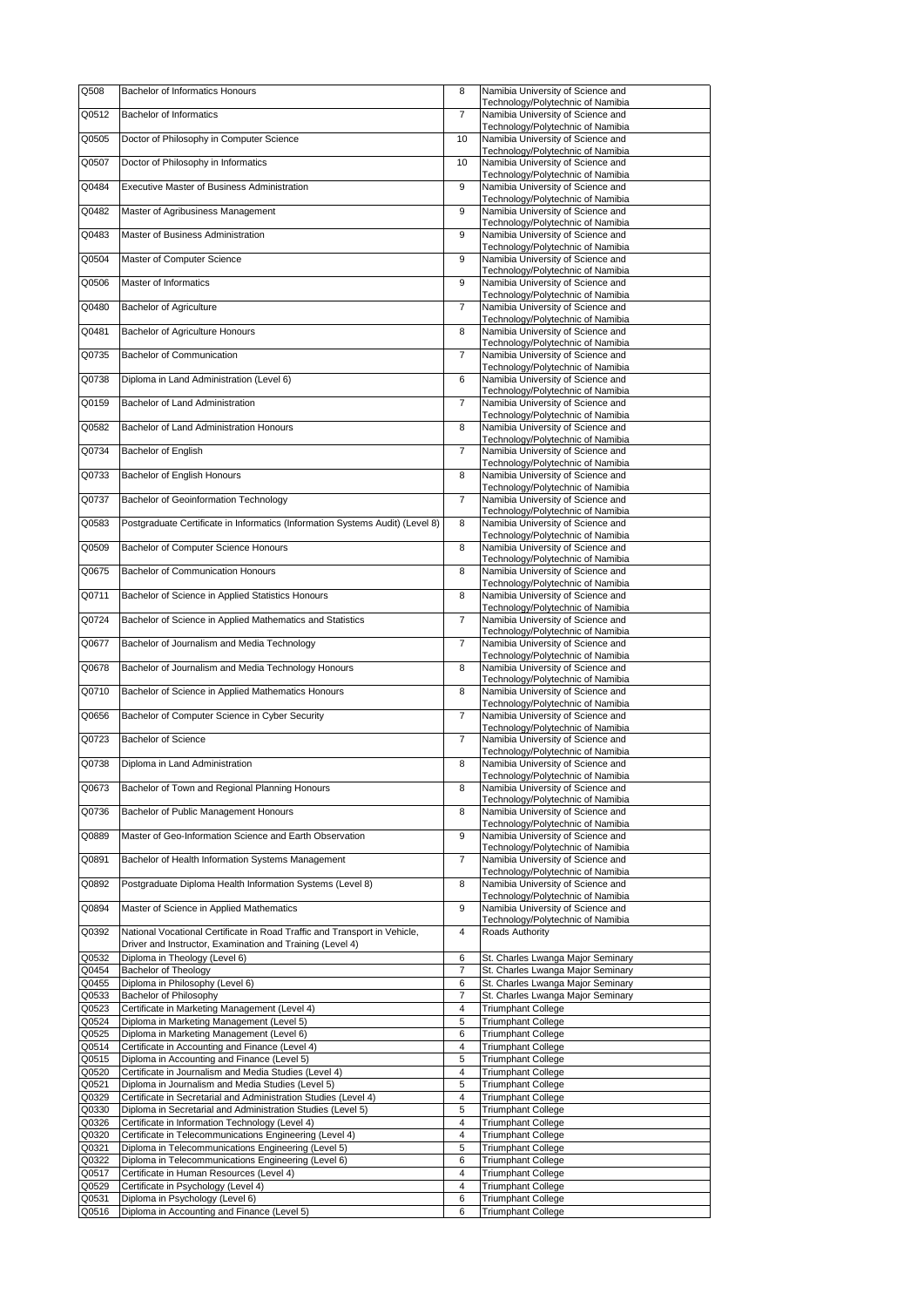| Q0522 | Diploma in Journalism and Media Studies (Level 6)                   | 6              | <b>Triumphant College</b>                      |
|-------|---------------------------------------------------------------------|----------------|------------------------------------------------|
| Q0331 | Diploma in Secretarial and Administration Studies (Level 6)         | 6              | <b>Triumphant College</b>                      |
| Q0327 | Diploma in Information Technology (Level 5)                         | 5              | <b>Triumphant College</b>                      |
| Q0328 | Diploma in Information Technology (Level 6)                         | 6              | <b>Triumphant College</b>                      |
| Q0519 | Diploma in Human Resources (Level 6)                                | 6              | <b>Triumphant College</b>                      |
| Q0530 | Diploma in Psychology (Level 5)                                     | 5              | <b>Triumphant College</b>                      |
| Q0323 | Certificate in Legal Studies (Level 4)                              | $\overline{4}$ |                                                |
| Q0324 | Diploma in Legal Studies (Level 5)                                  | 5              | <b>Triumphant College</b>                      |
|       |                                                                     |                | <b>Triumphant College</b>                      |
| Q0325 | Diploma in Legal Studies (Level 6)                                  | 6              | <b>Triumphant College</b>                      |
| Q0518 | Diploma in Human Resources (Level 5)                                | 5              | <b>Triumphant College</b>                      |
| Q0132 | Bachelor of Science in Mechanical Engineering Honours               | 8              | University of Namibia                          |
| Q0287 | Diploma in Library and Information Science (Level 5)                | 5              | University of Namibia                          |
| Q0288 | Diploma in Records and Archives (Level 5)                           | 5              | University of Namibia                          |
| Q0289 | Diploma in Public Relations (Level 5)                               | 5              | University of Namibia                          |
| Q0293 | Bachelor of Pharmacy Honours (Level 8)                              | 8              | University of Namibia                          |
| Q0304 | Diploma in Paralegal Studies                                        | 5              | University of Namibia                          |
| Q0305 | Bachelor of Science in Physics Honours                              | 8              | University of Namibia                          |
| Q0306 | Master of Science in Physics                                        | 9              | University of Namibia                          |
| Q0333 | Bachelor of Science in Geology Honours (Level 8)                    | 8              | University of Namibia                          |
| Q0334 | Bachelor of Arts in Records and Archives Management Honours         | 8              | University of Namibia                          |
| Q0338 | Master of Science in Industrial Biochemistry                        | 9              | University of Namibia                          |
| Q0339 | Bachelor of Science in Statistics Honours                           | 9              | University of Namibia                          |
| Q0340 |                                                                     | 8              | University of Namibia                          |
|       | Bachelor of Science in Population Studies Honours)                  |                |                                                |
| Q0347 | Bachelor of Science in Chemistry Honours                            | 8              | University of Namibia                          |
| Q0315 | Master of Science in Applied Statistics and Demography              | 9              | University of Namibia                          |
| Q0368 | Bachelor of Arts in Tourism Honours                                 | 8              | University of Namibia                          |
| Q0303 | Bachelor of Laws (LLB) Honours                                      | 8              | University of Namibia                          |
| Q0337 | Master of Science in Chemistry                                      | 9              | University of Namibia                          |
| Q0332 | Master of Science in Mathematics                                    | 9              | University of Namibia                          |
| Q0307 | Bachelor of Science in Financial Mathematics Honours                | 8              | University of Namibia                          |
| Q0412 | Bachelor of Science in Microbiology Honours                         | 8              | University of Namibia                          |
| Q0413 | Bachelor of Science in Environmental Biology Honours                | 8              | University of Namibia                          |
| Q0367 | Diploma in Music (Level 5)                                          | 5              | University of Namibia                          |
| Q0405 | Diploma in Lifelong Learning and Community Education                | 6              | University of Namibia                          |
| Q0406 | Bachelor of Education in Lifelong Learning and Community Education  | 8              | University of Namibia                          |
| Q0510 | Diploma in Applied Statistics                                       | 5              | University of Namibia                          |
| Q0212 | Bachelor of Science in Agriculture (Agricultural Economics) Honours | 8              | University of Namibia                          |
| Q0447 |                                                                     |                |                                                |
|       | Bachelor of Arts in Social Work Honours                             | 8              | University of Namibia                          |
| Q0336 | Bachelor of Science in Mathematics Honours                          | 8              | University of Namibia                          |
| Q0560 | Bachelor of Science in Geo-Information Science Honours              | 8              | University of Namibia                          |
| Q0545 | Bachelor of Education (Pre-and Lower Primary Education)             | 8              | University of Namibia                          |
| Q0349 | Master of Science in Applied Geology                                | 9              | University of Namibia                          |
| Q0563 | Master of Science in Microbiology                                   | 9              | University of Namibia                          |
| Q0558 | Master of Science in Geology                                        | 9              | University of Namibia                          |
| Q0559 | Doctor of Philosophy in Geology                                     | 10             | University of Namibia                          |
| Q0335 | Bachelor of Medicine and Bachelor of Surgery                        | 8              | University of Namibia                          |
| Q0496 | Bachelor of Science in Military Science (Navy) Honours              | 8              | University of Namibia                          |
| Q0463 | Bachelor of Science in Military Science (Army) Honours              | 8              | University of Namibia                          |
| Q0495 | Bachelor of Science in Military Science (Air-Force) Honours         | 8              | University of Namibia                          |
| Q0462 | Bachelor of Economics Honours                                       | 8              | University of Namibia                          |
| Q0561 | Master of Science in Mathematics                                    | 9              | University of Namibia                          |
| Q0417 | Bachelor of Radiography (Diagnostic) Honours                        | 8              | University of Namibia                          |
| Q0556 | Master of Science in Physics                                        | 9              | University of Namibia                          |
| Q0557 | Doctor of Philosophy in Physics                                     | 10             | University of Namibia                          |
| Q0562 | Doctor of Philosophy in Mathematics                                 | 10             | University of Namibia                          |
| Q0335 | Bachelor of Medicine and Bachelor of Surgery                        | 8              | University of Namibia                          |
| Q0302 | Diploma in Alternative Dispute Resolution (Level 5)                 | 5              | University of Namibia                          |
| Q0203 | Bachelor of Science in Agriculture (Crop Science) Honours           | 8              |                                                |
| Q0564 | Master of Science in Nuclear Science                                |                |                                                |
| Q0572 |                                                                     |                | University of Namibia                          |
|       |                                                                     | 9              | University of Namibia                          |
|       | Master of Science in Economics                                      | 9              | University of Namibia                          |
| Q0569 | Master of Public Administration                                     | 9              | University of Namibia                          |
| Q0571 | Diploma in Entrepreneurship and New Venture Management(Level 5)     | 5              | University of Namibia                          |
| Q0577 | Postgraduate Diploma in Security and Strategic Studies (Level 8)    | 8              | University of Namibia                          |
| Q0311 | Master of Business Administration                                   | 9              | University of Namibia                          |
| Q0314 | Doctor of Business Administration                                   | 10             | University of Namibia                          |
| Q0318 | Postgraduate Diploma in Business Administration (Level 8)           | 8              | University of Namibia                          |
| Q0410 | Master of Science in Biodiversity Management                        | 9              | University of Namibia                          |
|       |                                                                     |                |                                                |
| Q0620 | Certificate in Accounting and Auditing (Level 4)                    | 4              | University of Namibia                          |
| Q0642 | Master of Science in Accounting and Finance                         | 9              | University of Namibia                          |
| Q0641 | Postgraduate Diploma in Internal Auditing (Level 8)                 | 8              | University of Namibia                          |
| Q0566 | Bachelor of Nursing Science (Clinical) Honours                      | 8              | University of Namibia                          |
| Q0653 | Certificate in Taxation and Management (Level 4)                    | 4              | University of Namibia                          |
| Q0643 | Certificate in Pharmacotherapy (Level 7)                            | $\overline{7}$ | University of Namibia                          |
| Q0644 | Diploma in General Nursing and Midwifery Science (Level 6)          | 6              | University of Namibia                          |
| Q0579 | Bachelor of Business Administration Honours                         | 8              | University of Namibia                          |
| Q0697 | Master of Visual Arts                                               | 9              | University of Namibia                          |
| Q0698 | Doctor of Philosophy in Visual Arts                                 | 10             | University of Namibia                          |
| Q0655 | Master of Arts in German Studies                                    | 9              | University of Namibia                          |
| Q0696 | Doctor of Philosophy in German Studies                              | 10             | University of Namibia                          |
| Q0686 | Master of Arts in Media Studies                                     | 9              | University of Namibia                          |
| Q0687 | Doctor of Philosophy in Media Studies                               | 10             | University of Namibia                          |
| Q0411 | Master of Arts in English Studies                                   | 9              | University of Namibia                          |
| Q0669 | Master of Arts in English Studies                                   | 9              | University of Namibia                          |
| Q0668 | Doctor of Philosophy in English                                     | 10             | University of Namibia                          |
| Q0694 | Master of Arts in Otjiherero Studies                                | 9              | University of Namibia                          |
| Q0682 | Master of Arts in Religious and Biblical Studies                    | 9              | University of Namibia                          |
| Q0683 | Doctor of Philosophy in Religious and Biblical Studies              | 10             | University of Namibia                          |
| Q0664 | Master of Arts in Geography<br>Doctor of Philosophy in Geography    | 9              | University of Namibia<br>University of Namibia |